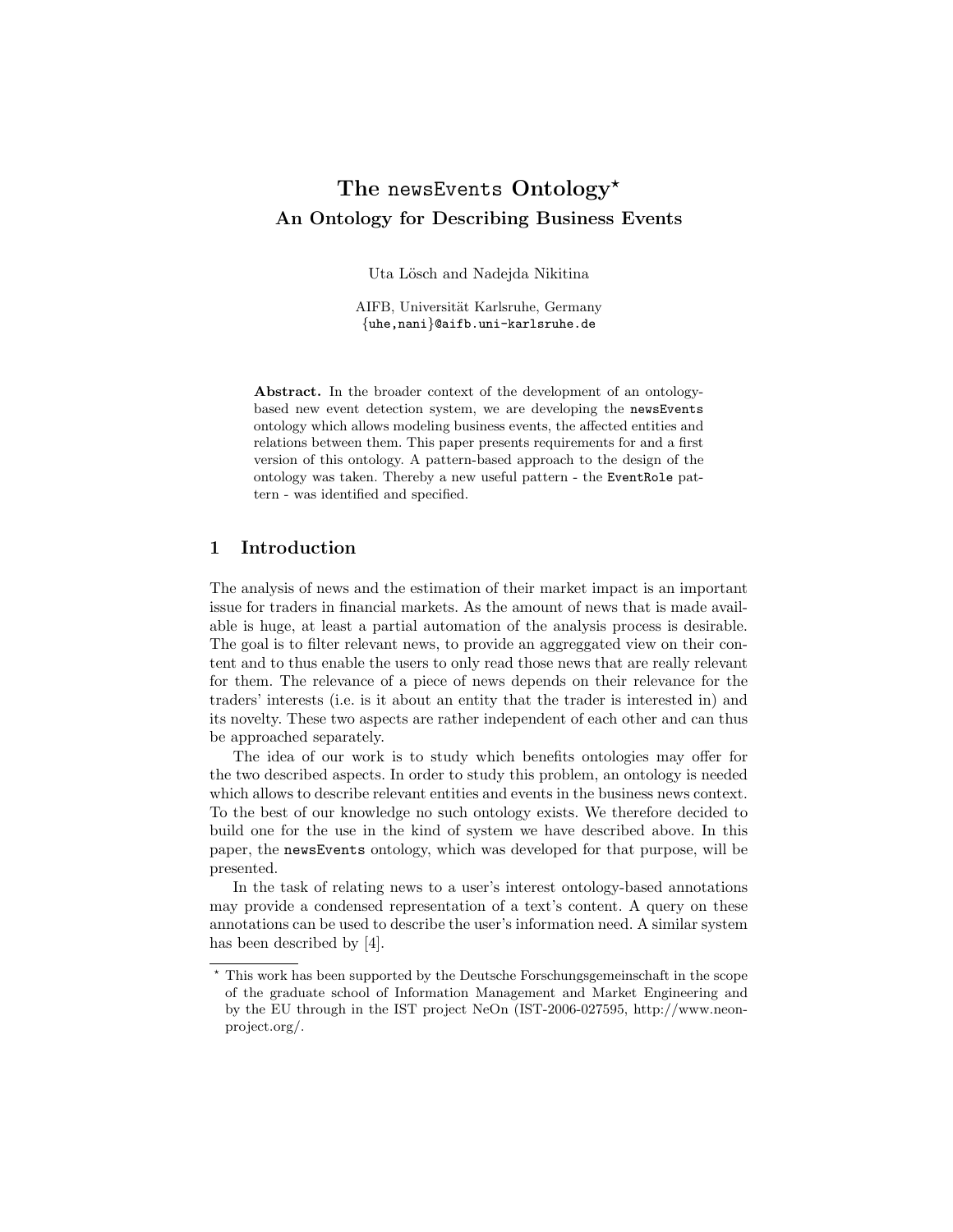For the task of discovering new events, to which we refer as the new event detection problem, the annotation of texts with ontology entities allows for assessing their content and relating news to each other based on these annotations. The introduction of additional features that are based on annotations in the clustering task seems promising as it allows a more specific analysis of the content and as it enables a better distinction between similar events.

More precisely, annotations will be obtained from a state-of-the-art tool  $(OpenCalais<sup>1</sup>$  has been chosen for this task). To include the annotations in the clustering task a similarity measure that takes into account the similarity between annotations will be introduced. However, the provided annotations do not offer much structure, only a list of annotation types and some properties for each type are defined. A taxonomy on the annotation types is not defined. The newsEvents ontology will allow for the description of the current state of the domain and of events as reported in news. The ontology provides a formalisation of this kind of information that includes more background knowledge than OpenCalais' annotations.

The rest of the paper is structured as follows: Section 2 describes related work, section 3 describes our requirements for the ontology, section 4 describes the ontology we built, section 5 describes the newly defined EventRole pattern, before we conclude in section 6.

# 2 Related Work

While to the best of our knowledge no ontology exists which aims at describing companies, their relations among each other and the most important events, there is a number of models which address part of the scope of the intended ontology.

OpenCalais has defined a schema which is used for the annotation of news texts, in which events and entities are annotated. While the scope is quite similar to the scope of the newsEvents ontology, it only defines a list of annotation types and, for the complex annotations, the slots that have to be filled. The goal when defining the newsEvents ontology was to provide a model of the domain that provides more background knowledge on event and entity types and that is able to relate different annotations to each other.

The classification of news according to their content is very important for news providers. Therefore, various annotation languages have been defined for this purpose: while  $\text{HM}^2$  is today only used for annotating photos, its successors  $NITF<sup>3</sup>$  and News $ML<sup>4</sup>$  are still in use. However, their primary concern is to have a standardized format for providing and exchanging news.

<sup>1</sup> http://www.opencalais.com

<sup>2</sup> The Information Interchange Model, http://www.iptc.org/IIM/

<sup>3</sup> The News Industry Text Format, http://www.nitf.org

<sup>4</sup> The News Meta Language, http://www.newsml.org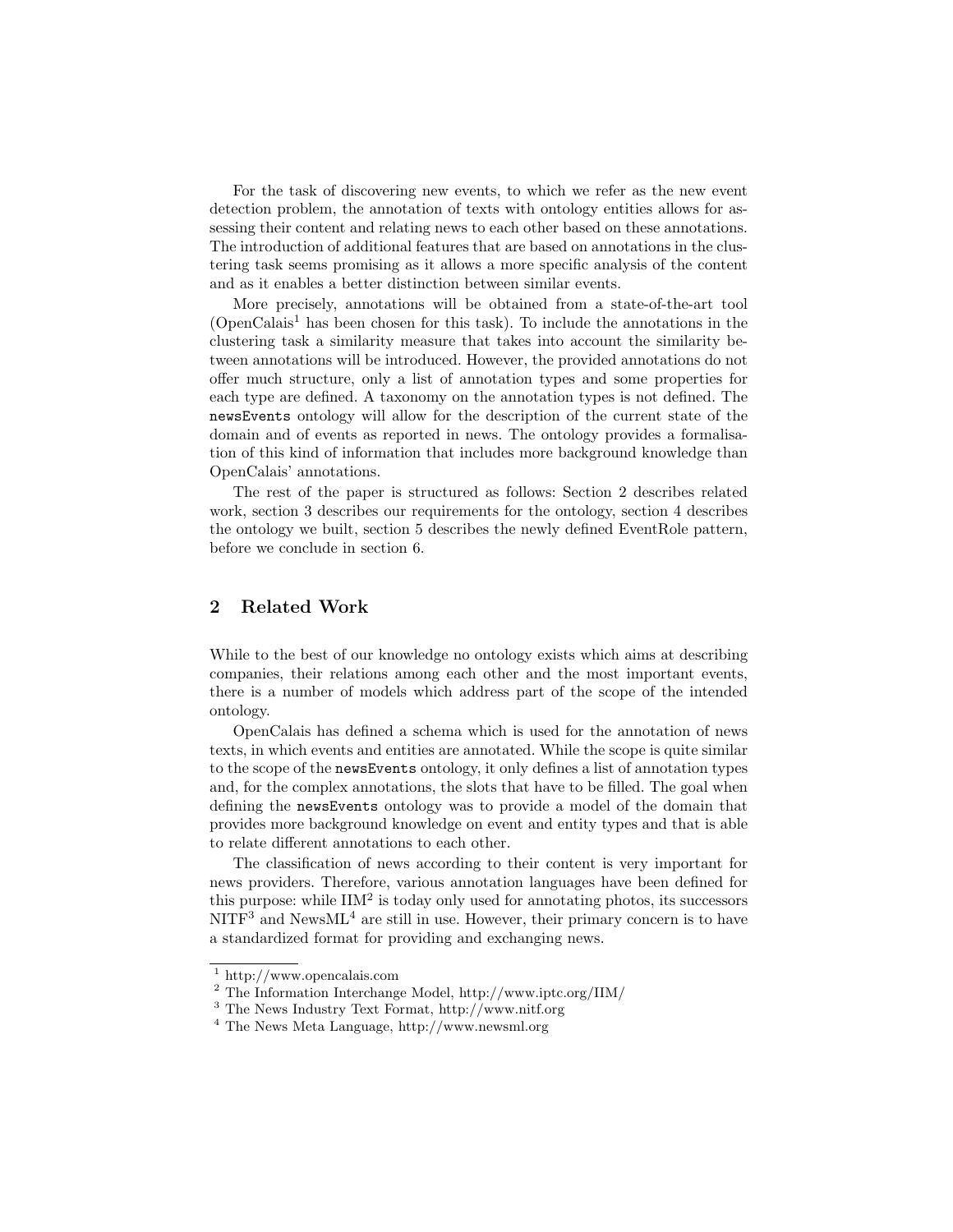The most important entity types (and also some events) are also defined in top-level ontologies such as  $Cyc<sup>5</sup>$  or Proton<sup>6</sup>. However, these ontologies are not detailed enough for our use case.

There is a number of ontologies in the finance domain. The LSDIS Finance ontology<sup>7</sup> and the dip Ontology [1] both describe actors and products in the stock markets. However, these ontologies do not include any description of events.

### 3 Competency questions

As described above, the newsEvents<sup>8</sup> ontology shall be used for describing events which are relevant in a business context and for assessing similarity between different events. It will also be used for modeling the current information that is available about the economy and for determining whether a user might be interested in a new event that is reported. In the future, it may also be considered whether there are recurring patterns of series of events where the next events may be anticipated. It may also be useful for studying the impact of events on financial markets.

As the latter use cases may only be interesting in the future and are not the main motivation for developing the ontology, no special attention has been paid to them when developing the first version of the ontology. It will however be extended accordingly in the future.

When developing the ontology, the goal was to have as little modeling efforts as possible. Therefore, a pattern-based approach to its design was taken.

The first step in the development of the ontology was the definition of a set of competency questions. Competency questions are questions that the ontology should be able to answer. Ideally, the ontology should be able to answer all and only the competency questions - no superfluous additional information should be included in the model. For a more detailed discussion of competency questions see [3]. The following questions were defined:

- Related to the history of an event
	- Is there any information on a specific event already available? This question serves to determine whether a specific event has already been reported on. If this is not the case, the event is definitely new - information about it has to be integrated into the knowledge base. Additionally, its novelty will be high.
	- In which order and in which timeframe was information on a specific event published? The purpose of this question is to determine the development of the information that is made available on an event. This will help to study the development of the history of a single event. It may

<sup>5</sup> The Cyc knowledge base, http://www.cyc.com

<sup>6</sup> The proton ontology, http://proton.semanticweb.org

<sup>7</sup> http://lsdis.cs.uga.edu/projects/meteor-s/wsdl-s/ontologies/LSDIS FInance.owl

<sup>8</sup> The ontology is available at

http://www.aifb.uni-karlsruhe.de/WBS/uhe/ontologies/newsEvents.owl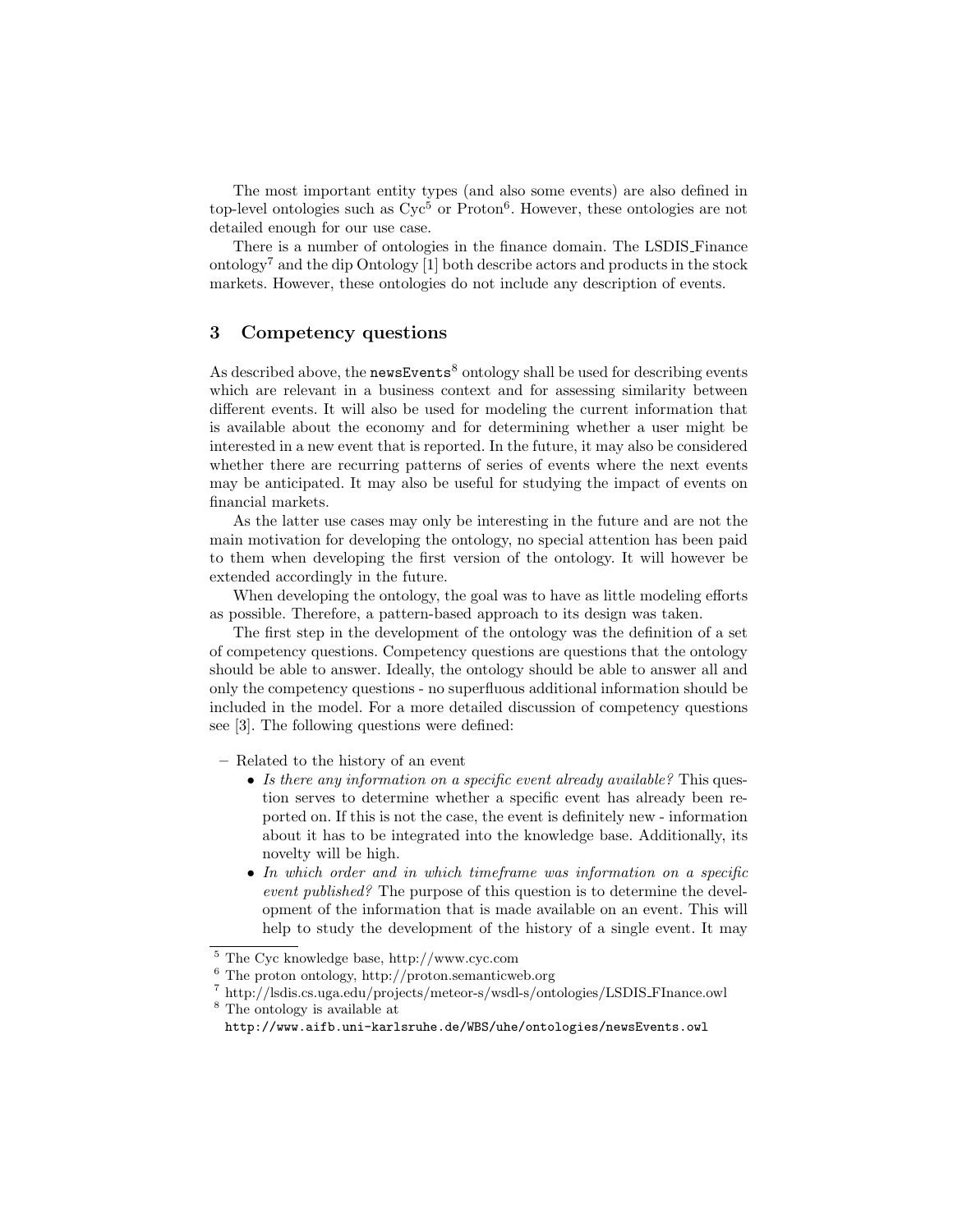however also help to determine patterns of how event histories look like and thus to anticipate new information.

- Related to the assessment of similarity
	- How similar are two entities? The similarity of two entities may be defined through their properties, like entity type, name, position, location, industry, etc. The assessment of entity similarity is needed for the assessment of event similarity, but it will also help to identify entities on which similar events may have similar impact, entities which may have a similar history, or entities that may be interesting for a user based on the interests he has stated explicitely.
	- How similar are two events? The similarity of two events is needed for deciding whether two events are in fact the same. Furthermore, if two events are very similar, they may be interesting for the same users and the history of one event may allow for anticipating future developments concerning the other event.
- Related to relations between entities
- Which products does a company produce? Which industry does a company belong to? Where is a company located? Although these questions may seem very heterogenuous at first sight, they all serve for finding entities and events that are related to a user's interests. For example, if he is interested in cars, he may be interested in all news that relate to car manufacturing companies.

#### 4 The newsEvents ontology

Based on the requirements presented in the previous section, we have developed a first version of the newsEvents ontology. It describes various entity types that are relevant in business news as well as important events, in which described entities may be involved.

For the development of the ontology we tried to follow a pattern-based approach. Especially, we found the use of content design patterns helpful. These are small ontologies - typically consisting of two to ten classes and relations among them, which describe typical modeling problems arising in different domains. These patterns were proposed by Gangemi and Presutti [2] [6]. The goal is facilitate the design of the ontology by providing building blocks which can be composed, specialized or instantiated and thus be adapted to a specific domain.

As OpenCalais is used for obtaining annotations, the annotation types Open-Calais defines were taken as a starting point for the definition of the concepts that should be represented in the ontology.

After the most important concept types were chosen, the next step consisted in identifying the patterns that could be reused for defining the newsEvents ontology. Using the patterns described below, the description of most of the event and entity types turned out to be rather straight forward. As the whole ontology is quite big and complex, we only show parts of it to illustrate the use of design patterns: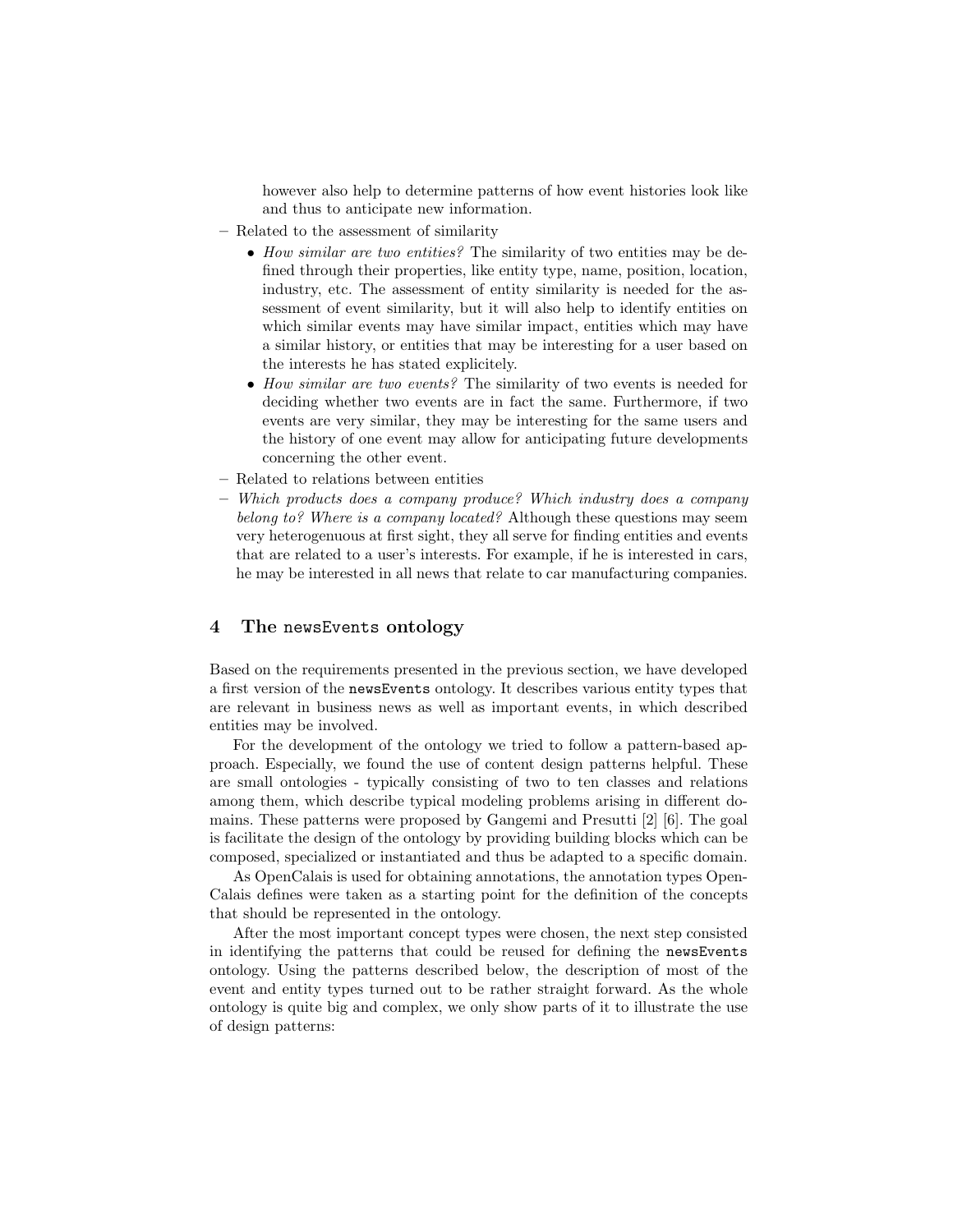- TimeIndexedParticipation. This pattern describes the involvement of objects in an event at a certain point in time. This pattern can be reused for the description of events like Acquisition, Merger, IPO, etc. The various event types could be described as specialisations of the concept Event, its participants could be defined through the use of specialisations of the hasParticipant property and of the Participant class, which are defined in the Participation pattern. The association of an event with the time at which it is happening is possible through the TimeIndexedParticipation concept, which relates events and their participants to a time component.
- Situation. This very general pattern can be used for the description of complex relations, like CompanyTicker. The latter describes a company which is traded at a specific stock exchange and has a specific ticker symbol there. This could be modeled by defining the concept CompanyTicker as subconcept of Situation.
- $-$  Place. This pattern defines how places and locations should be described in an ontology. The newsEvents ontology describes various concepts, especially event types, that happen at a certain location. The place pattern allows to model these locations and relations among them.
- ObjectRole. This pattern allows to describe the different roles an entity of a specific type may play. This pattern is useful for defining the different roles an entity may play in an event or in a relation among entities. For example, an Acquisition describes the event of one company acquiring another one. Obviously, there are two entities of the same type, i.e. two companies involved. One company is the acquiring company, the other one the acquired company - the companies thus play different roles in the event. To address the problem of roles in events we have defined the EventRole pattern, which will be described in section 5.

A taxonomy of event and entity types has been defined, which is needed to allow for the calculation of similarities between different event types.

To distinguish between the different type of events, we introduced additional classes for describing events that have a similar meaning. For this purpose classes like CompanyCollaboration, LegalIssue, or StockEvent were introduced. None of these classes defines concrete events. It is merely used as a grouping element. For example, the class CompanyCollaboration has the subclasses Alliance, BusinessRelation, JointVenture, and Merger. Each of these events describes a way in which two companies may choose to collaborate.

Entities were also grouped in a hierarchy. Here, grouping was chosen according to which roles an entity may play in events. Most importantly, we created a class LegalEntity which describes both legal and natural persons, i.e. every entity that may be an actor in an event.

#### 5 The EventRole pattern

When building the ontology, design patterns could be used to address most of the modeling problems that were encountered. However, no obvious solution seemed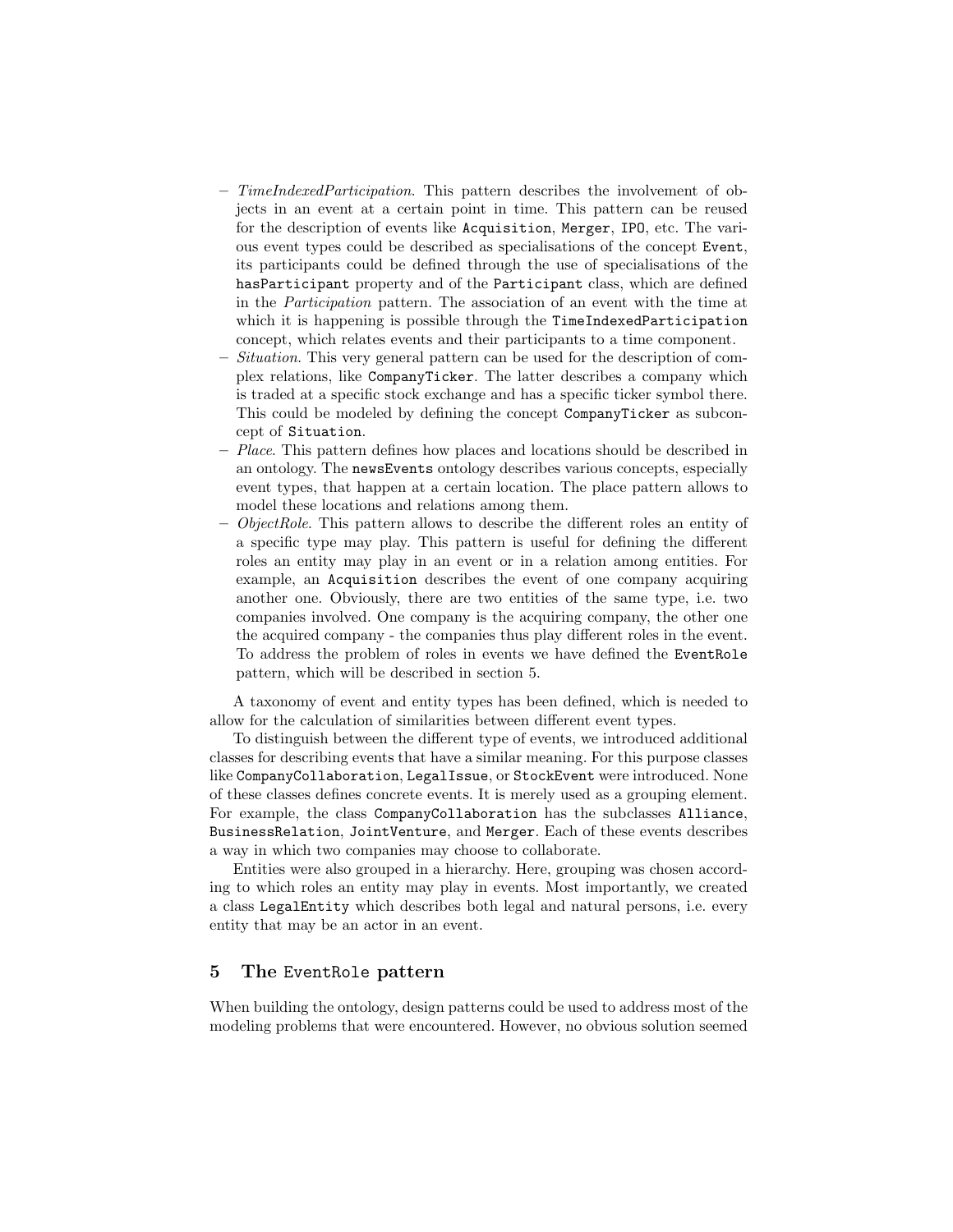to be available for the case where two entities of the same type are involved in the same event. This is however a recurring situation. Examples in our use case are acquired and acquiring company, provider and customer, plaintiff and suedEntity, etc. The occurrence of this kind of situation is not restricted to the business domain: an obvious example in an everyday context is a visit, where there is a visitor and a person that is visited.

The problem can be solved by composing the patterns *Participation* and ObjectRole. The idea is that the participants in an event are not described by their entity type, but by the role they are taking in the event. The resulting pattern is depicted in figure 1.

A new class EventRole has been introduced which serves as connector between the two original patterns. The EventRole class is used to describe the role that an entity plays in an event. Therefore, it is a specialization of the Role and the Object class. For each role an entity can play in an event, this class should be specialized. Additionally, the property hasParticipant should be specialized for each of the entity's roles and the thus defined properties should be declared disjoint. Thus, each object can only have one role in a given event.

To show how the pattern can be adapted to a specific use case, consider the definition of an acquisition event. An acquisition is the event of one company, the acquiring company, buying another one, the acquired company. Two companies are involved in this event, but it makes a huge difference for company A if it is acquired by company  $B$  or whether it acquires company  $B$ . Therefore, the event roles AcquiringCompany and AcquiredCompany have been defined. They both are roles of Company. The class Acquisition is then defined as a subclass of Event. Additionally, we defined the restriction that each acquisition has at least one acquiring company and at least one acquired company, but at most 2 participants. The properties hasAcquiringCompany and hasAcquiredCompany were specified as subproperties of the hasParticipant property. The two properties are defined as being disjoint.

#### 6 Conclusion

The paper presented an ontology which can be used to describe events and entities in a business news context. Patterns have proven to be very useful for the design of the ontology as they directly solve many of the modeling issues that were encountered in the engineering process.

One of the recurring problems encountered while modeling the ontology was the description of the roles entities take in an event. The EventRole pattern has been proposed in order to solve this issue.

In the future, the proposed ontology will be refined and extended such that relations between events (especially causal relationships) may be included in the ontology.

Additionally, procedural knowledge (following our proposal in [5]) will be associated with the ontology, such that automatic updates of an entity's state after being affected by an event become possible. The ontology, which can then